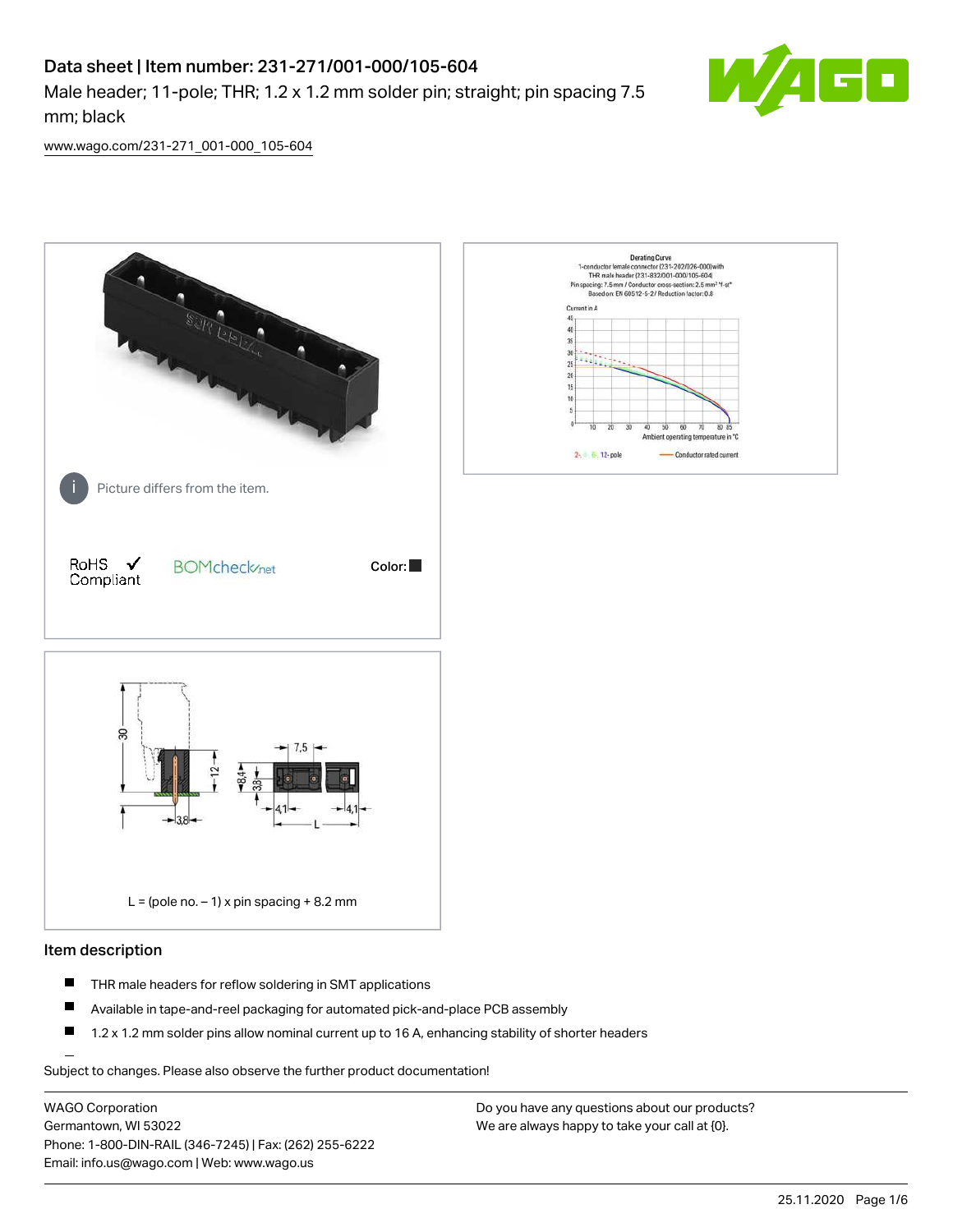

- Also available in bulk packaging for manual placement
- $\blacksquare$ Male headers may be mounted horizontally or vertically
- With coding fingers  $\blacksquare$

#### Safety information 1:

The MCS-MULTI CONNECTION SYSTEM includes connectors without breaking capacity in accordance with DIN EN 61984. When used as intended, these connectors must not be connected/disconnected when live or under load. The circuit design should ensure header pins, which can be touched, are not live when unmated.

## Data Electrical data

#### Ratings per IEC/EN 60664-1

| Ratings per                 | IEC/EN 60664-1                                            |
|-----------------------------|-----------------------------------------------------------|
| Rated voltage (III / 3)     | 500 V                                                     |
| Rated surge voltage (III/3) | 6 kV                                                      |
| Rated voltage (III/2)       | 630 V                                                     |
| Rated surge voltage (III/2) | 6 <sub>k</sub> V                                          |
| Nominal voltage (II/2)      | 1000V                                                     |
| Rated surge voltage (II/2)  | 6 <sub>k</sub> V                                          |
| Rated current               | 16A                                                       |
| Legend (ratings)            | (III / 2) ≙ Overvoltage category III / Pollution degree 2 |

#### Ratings per UL 1059

| Approvals per                  | UL 1059 |
|--------------------------------|---------|
| Rated voltage UL (Use Group B) | 300 V   |
| Rated current UL (Use Group B) | 10 A    |
| Rated voltage UL (Use Group D) | 300 V   |
| Rated current UL (Use Group D) | 10 A    |

## Ratings per UL 1977

| Rated voltage UL 1977 | 600 V         |
|-----------------------|---------------|
| Rated current UL 1977 | $\sim$ $\sim$ |

## Ratings per CSA

| Approvals per                   | ົ |
|---------------------------------|---|
| Rated voltage CSA (Use Group B) |   |

Subject to changes. Please also observe the further product documentation!

| <b>WAGO Corporation</b>                                | Do you have any questions about our products? |
|--------------------------------------------------------|-----------------------------------------------|
| Germantown, WI 53022                                   | We are always happy to take your call at {0}. |
| Phone: 1-800-DIN-RAIL (346-7245)   Fax: (262) 255-6222 |                                               |
| Email: info.us@wago.com   Web: www.wago.us             |                                               |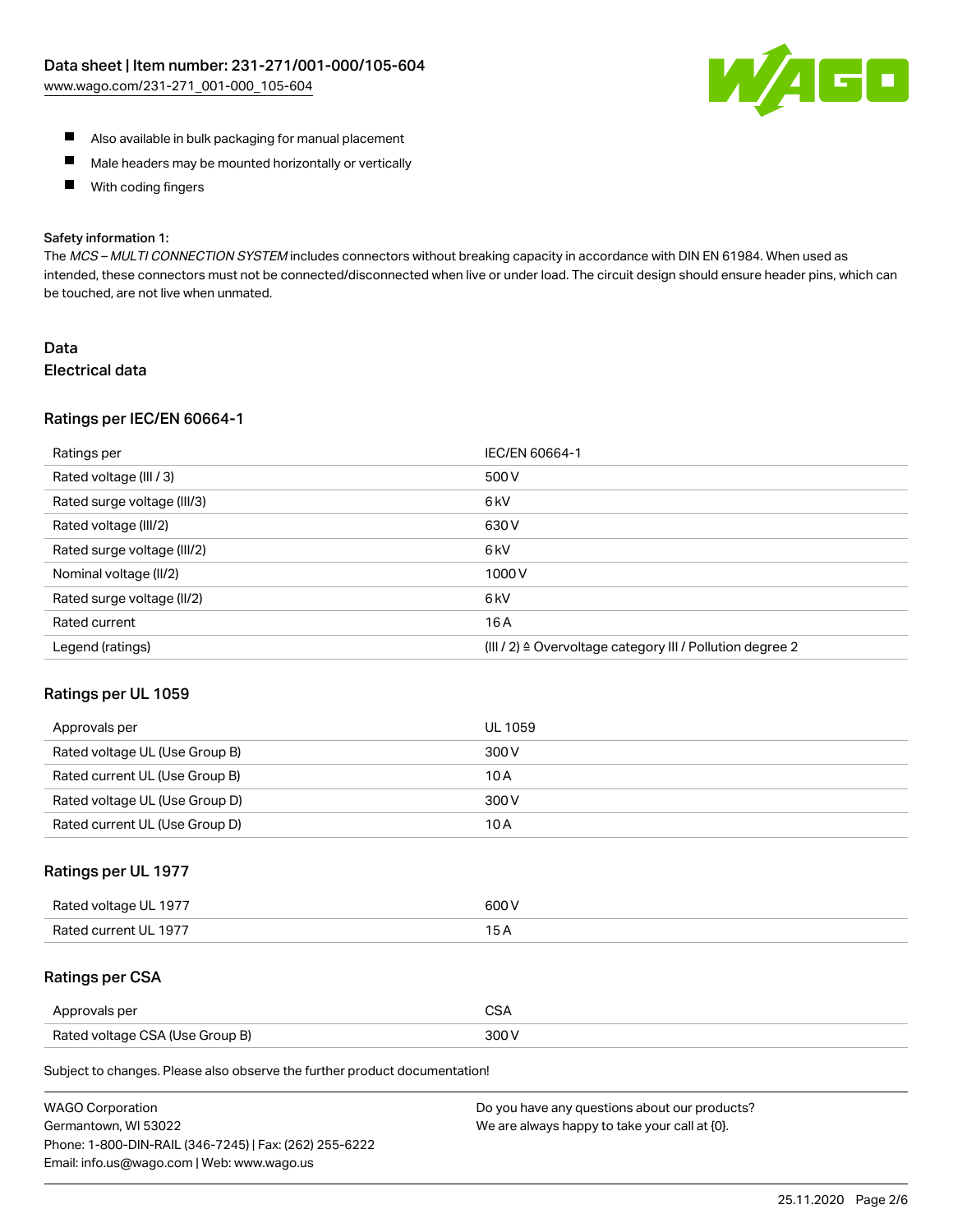[www.wago.com/231-271\\_001-000\\_105-604](http://www.wago.com/231-271_001-000_105-604)



| Rated current CSA (Use Group B) | 10 A  |
|---------------------------------|-------|
| Rated voltage CSA (Use Group D) | 300 V |
| Rated current CSA (Use Group D) | 10 A  |

## Connection data

| Pole No.                   |  |
|----------------------------|--|
| Total number of potentials |  |
| Number of connection types |  |
| Number of levels           |  |

## Physical data

| Pin spacing                        | 7.5 mm / 0.295 inch  |
|------------------------------------|----------------------|
| Width                              | 83 mm / 3.268 inch   |
| Height                             | 14.4 mm / 0.567 inch |
| Height from the surface            | 12 mm / 0.472 inch   |
| Depth                              | 8.4 mm / 0.331 inch  |
| Solder pin length                  | $2.4 \text{ mm}$     |
| Solder pin dimensions              | $1.2 \times 1.2$ mm  |
| Plated through-hole diameter (THR) | 1 7 $(+0.1)$ mm      |

## Plug-in connection

| Contact type (pluggable connector) | Male connector/plug |
|------------------------------------|---------------------|
| Connector (connection type)        | for PCB             |
| Mismating protection               | No                  |
| Mating direction to the PCB        | 90°                 |

## PCB contact

| PCB contact                         | THR                                      |
|-------------------------------------|------------------------------------------|
| Solder pin arrangement              | over the entire male connector (in-line) |
| Number of solder pins per potential |                                          |

#### Material Data

| Color                       | black                    |
|-----------------------------|--------------------------|
| Material group              |                          |
| Insulation material         | Polyphthalamide (PPA GF) |
| Flammability class per UL94 | VO                       |

Subject to changes. Please also observe the further product documentation!

| <b>WAGO Corporation</b>                                | Do you have any questions about our products? |
|--------------------------------------------------------|-----------------------------------------------|
| Germantown, WI 53022                                   | We are always happy to take your call at {0}. |
| Phone: 1-800-DIN-RAIL (346-7245)   Fax: (262) 255-6222 |                                               |
| Email: info.us@wago.com   Web: www.wago.us             |                                               |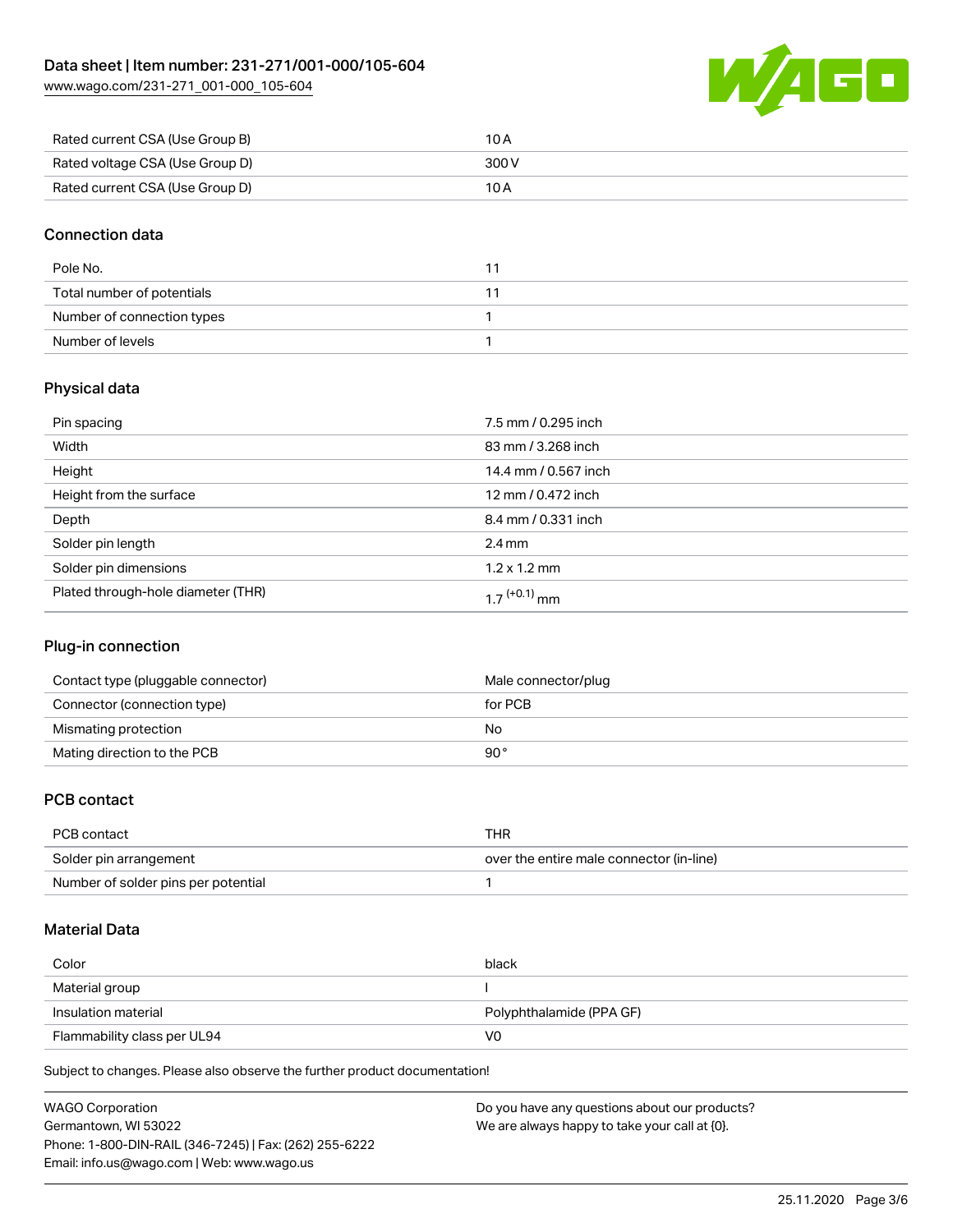

| Contact material | Electrolytic copper (E <sub>Cu</sub> ) |
|------------------|----------------------------------------|
| Contact plating  | tin-plated                             |
| Fire load        | 0.102 MJ                               |
| Weight           | 4.5g                                   |
|                  |                                        |

## Environmental Requirements

| Limit temperature range | $+100 °C$<br>-60  > |
|-------------------------|---------------------|
|-------------------------|---------------------|

### Commercial data

| Product Group         | 3 (Multi Conn. System) |
|-----------------------|------------------------|
| Packaging type        | <b>BOX</b>             |
| Country of origin     | PL                     |
| <b>GTIN</b>           | 4045454901097          |
| Customs tariff number | 85366990990            |

## Approvals / Certificates

#### Country specific Approvals

| Logo | Approval                                     | <b>Additional Approval Text</b> | Certificate<br>name |
|------|----------------------------------------------|---------------------------------|---------------------|
|      | <b>CB</b><br>DEKRA Certification B.V.        | IEC 61984                       | NL-39756            |
|      | <b>CSA</b><br>DEKRA Certification B.V.       | C <sub>22.2</sub>               | 1466354             |
| EMA  | <b>KEMA/KEUR</b><br>DEKRA Certification B.V. | EN 61984                        | 2190761.01          |

#### UL-Approvals

| Logo                  | Approval                             | <b>Additional Approval Text</b> | Certificate<br>name |
|-----------------------|--------------------------------------|---------------------------------|---------------------|
| $\boldsymbol{\theta}$ | UR<br>Underwriters Laboratories Inc. | <b>UL 1059</b>                  | E45172              |
|                       | UR<br>Underwriters Laboratories Inc. | <b>UL 1977</b>                  | 20150318-<br>E45171 |

Subject to changes. Please also observe the further product documentation!

| WAGO Corporation                                       | Do you have any questions about our products? |
|--------------------------------------------------------|-----------------------------------------------|
| Germantown, WI 53022                                   | We are always happy to take your call at {0}. |
| Phone: 1-800-DIN-RAIL (346-7245)   Fax: (262) 255-6222 |                                               |
| Email: info.us@wago.com   Web: www.wago.us             |                                               |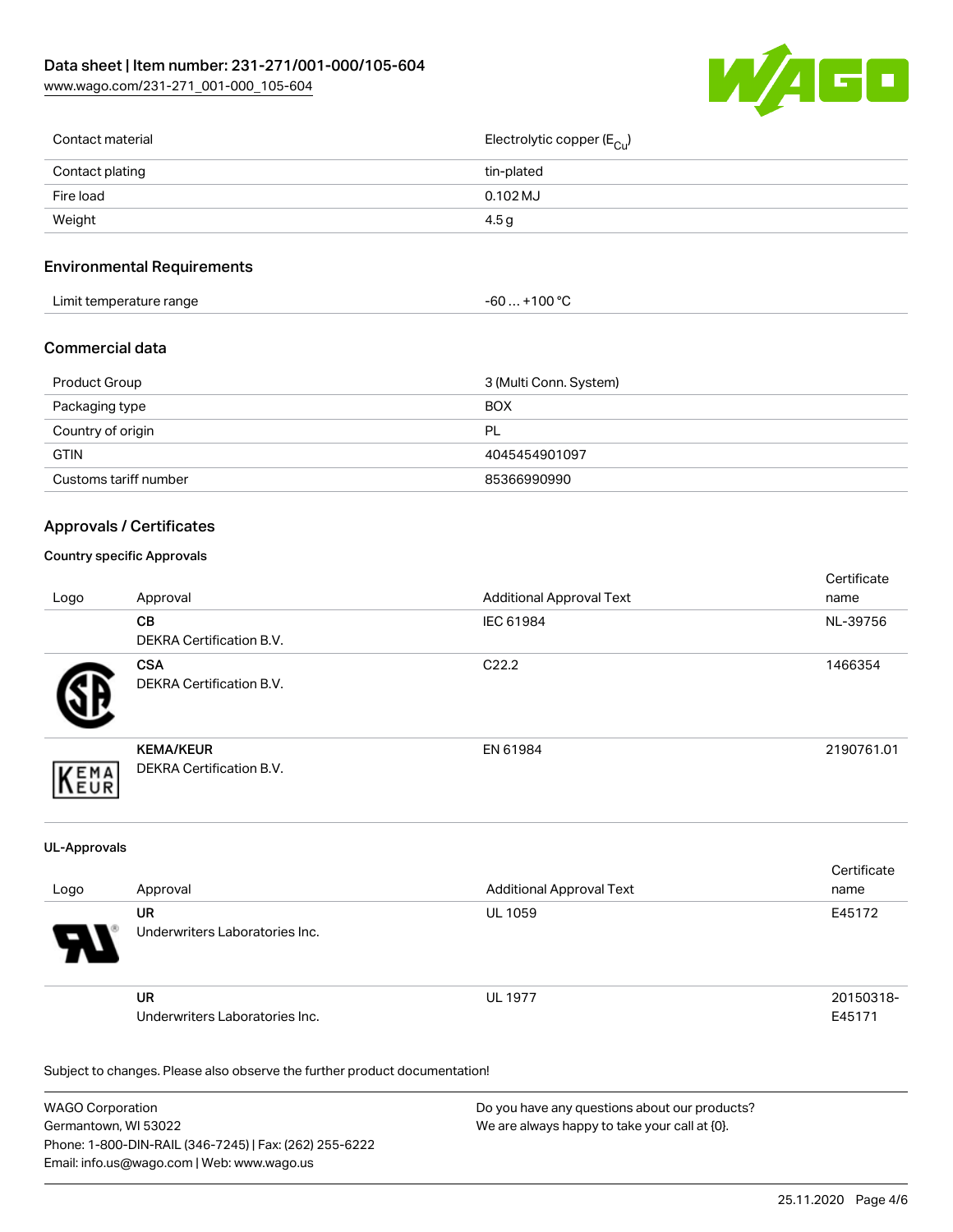



#### Counterpart

Item no.231-211/026-000 Female plug; 11-pole; 12 AWG max; pin spacing 7.5 mm; 1 conductor per pole; gray [www.wago.com/231-211/026-000](https://www.wago.com/231-211/026-000)

## Compatible products

## Coding

|                               | Item no.: 231-130                                               |             |               | www.wago.com/231-130 |  |
|-------------------------------|-----------------------------------------------------------------|-------------|---------------|----------------------|--|
|                               | Coding key; snap-on type; light gray                            |             |               |                      |  |
|                               | Item no.: 231-500                                               |             |               |                      |  |
|                               | Spacer; for formation of groups; light gray                     |             |               | www.wago.com/231-500 |  |
| Marking accessories           |                                                                 |             |               |                      |  |
|                               | Item no.: 210-833                                               |             |               |                      |  |
|                               | Marking strips; on reel; 6 mm wide; plain; Self-adhesive; white |             |               | www.wago.com/210-833 |  |
|                               | Item no.: 210-834                                               |             |               |                      |  |
|                               | Marking strips; on reel; 5 mm wide; plain; Self-adhesive; white |             |               | www.wago.com/210-834 |  |
| <b>Documentation</b>          |                                                                 |             |               |                      |  |
| <b>Additional Information</b> |                                                                 |             |               |                      |  |
| <b>Technical explanations</b> |                                                                 | Apr 3, 2019 | pdf<br>3.6 MB | Download             |  |
|                               |                                                                 |             |               |                      |  |
| <b>CAD files</b>              |                                                                 |             |               |                      |  |
| CAD data                      |                                                                 |             |               |                      |  |
|                               | 2D/3D Models 231-271/001-000/105-604                            |             | URL           | Download             |  |

## Installation Notes

#### Coding

Subject to changes. Please also observe the further product documentation!

WAGO Corporation Germantown, WI 53022 Phone: 1-800-DIN-RAIL (346-7245) | Fax: (262) 255-6222 Email: info.us@wago.com | Web: www.wago.us

Do you have any questions about our products? We are always happy to take your call at {0}.